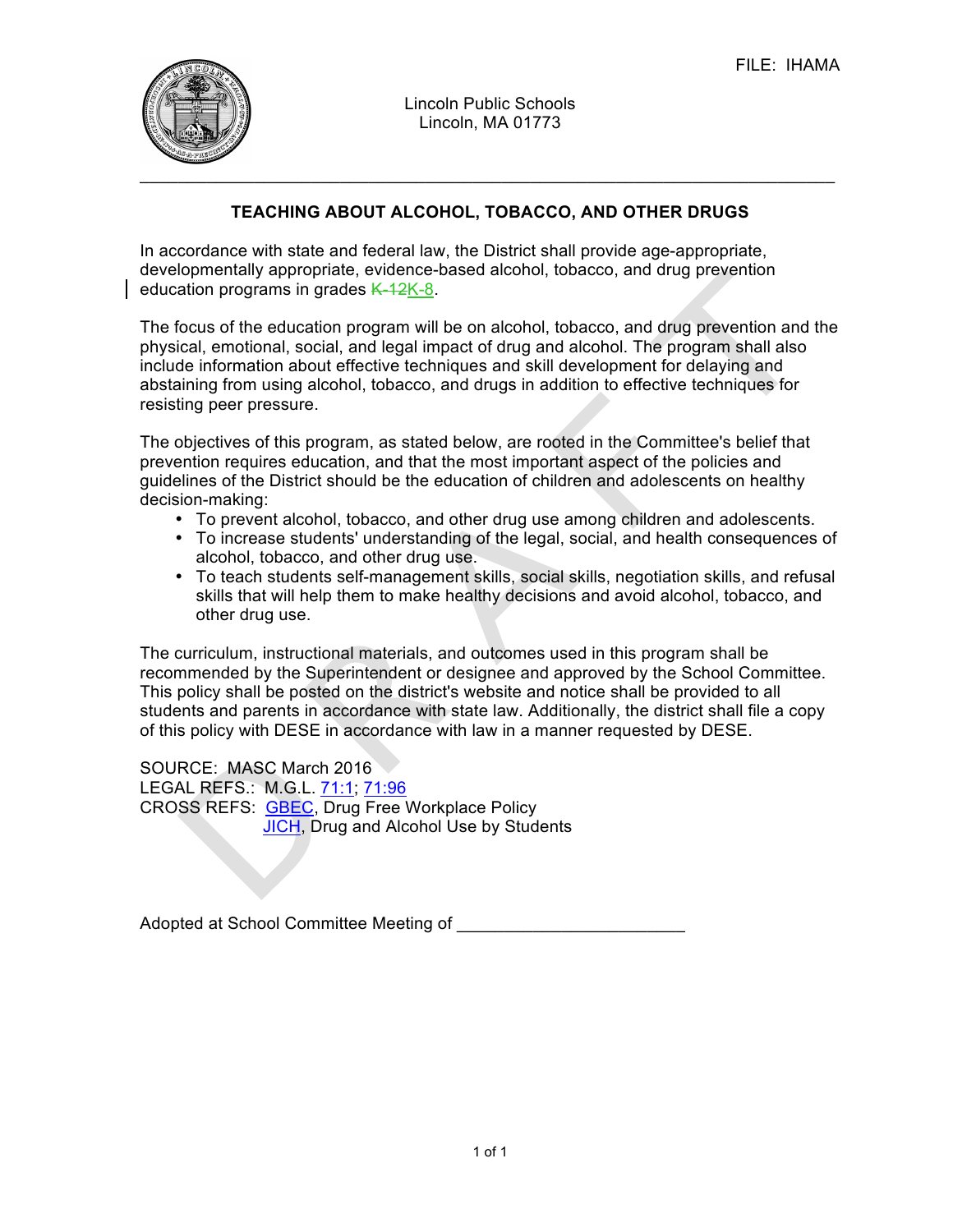## File: IHAMB - TEACHING ABOUT ALCOHOL, TOBACCO, AND DRUGS

In accordance with state and federal law, the District shall provide age-appropriate, developmentally appropriate, evidence-based alcohol, tobacco, and drug prevention education programs in grades K-12.

The alcohol, tobacco, and drug prevention program shall address the legal, social, and health consequences of alcohol, tobacco, and drug use, with emphasis on nonuse by school-age children. The program also shall include information about effective techniques and skill development for delaying and abstaining from using, as well as skills for addressing peer pressure to use alcohol, tobacco, or drugs.

The objectives of this program, as stated below, are rooted in the Committee's belief that prevention requires education, and that the most important aspect of the policies and guidelines of the District should be the education of children and youth on healthy decision-making:

- To prevent, delay, and/or reduce alcohol, tobacco, and drug use among children and youth.
- To increase students' understanding of the legal, social, and health consequences of alcohol, tobacco, and drug use.
- To teach students self-management skills, social skills, negotiation skills, and refusal skills that will help them to make healthy decisions and avoid alcohol, tobacco, and drug use.

The curriculum, instructional materials, and outcomes used in this program shall be recommended by the Superintendent and approved by the School Committee.

This policy shall be posted on the district's website and notice shall be provided to all students and parents in accordance with state law. Additionally, the district shall file a copy of this policy with DESE in accordance with law in a manner requested by DESE.

SOURCE: MASC March 2016

LEGAL REFS.: M.G.L. 71:1; 71:96

CROSS REFS: GBEC. Drug Free Workplace Policy

JICH, Drug and Alcohol Use by Students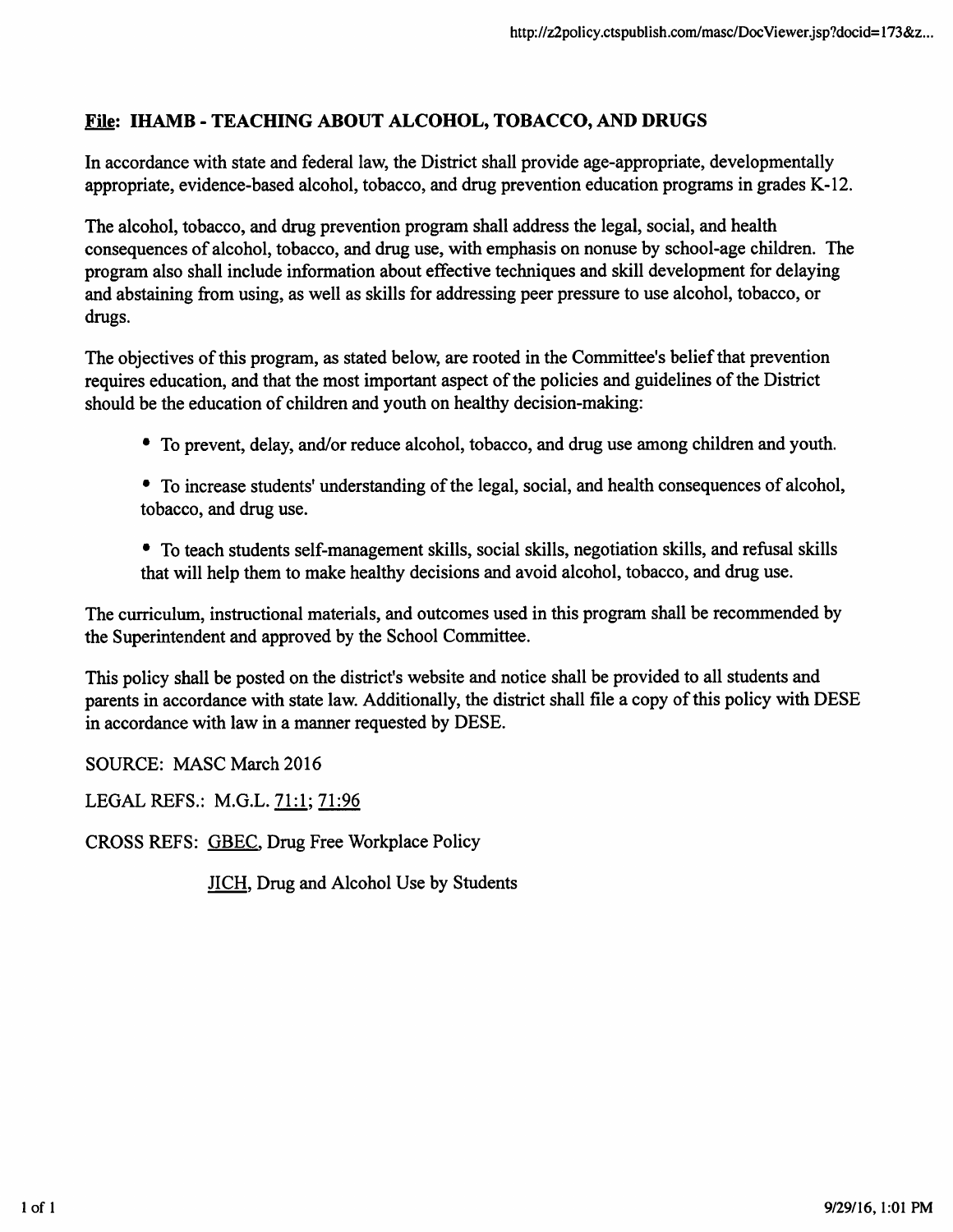## File: GBEC - DRUG-FREE WORKPLACE POLICY

The School District will provide a drug-free workplace and certifies that it will:

1. Notify all employees in writing that the unlawful manufacture, distribution, dispensing, possession or use of a controlled substance, is prohibited in the District's workplace, and specify the actions that will be taken against employees for violation of such prohibitions.

2. Establish a drug-free awareness program to inform employees about the dangers of drug abuse in the workplace; the District's policy of maintaining a drug-free work-place; and available drug counseling, rehabilitation, and employee assistance programs; and the penalty that may be imposed on employees for drug abuse violations occurring in the workplace.

3. Make it a requirement that each employee whose employment is funded by a federal grant be given a copy of the statement as required.

4. Notify the employee in the required statement that as a condition of employment under the grant, the employee will abide by the terms of the statement, and will notify the District of any criminal drug statute conviction for a violation occurring in the workplace no later than five days after such conviction.

5. Notify the federal agency within ten days after receiving notice from an employee or otherwise receiving notice of such conviction.

6. Take one of the following actions within 30 days of receiving notice with respect to any employee who is so convicted; take appropriate personnel action against such an employee, up to and including termination; or require such employee to participate satisfactorily in a drug abuse assistance or rehabilitation program approved for such purposes by a federal, state or local health law enforcement, or other appropriate agency.

7. Make a good faith effort to continue to maintain a drug-free workplace through implementation of all the provisions of this policy.

SOURCE: MASC March 2016

LEGAL REFS.: The Drug-Free Workplace Act of 1988

CROSS REFS.: IHAMB. Teaching about Alcohol, Tobacco and Drugs

JICH. Drug and Alcohol Use by Students